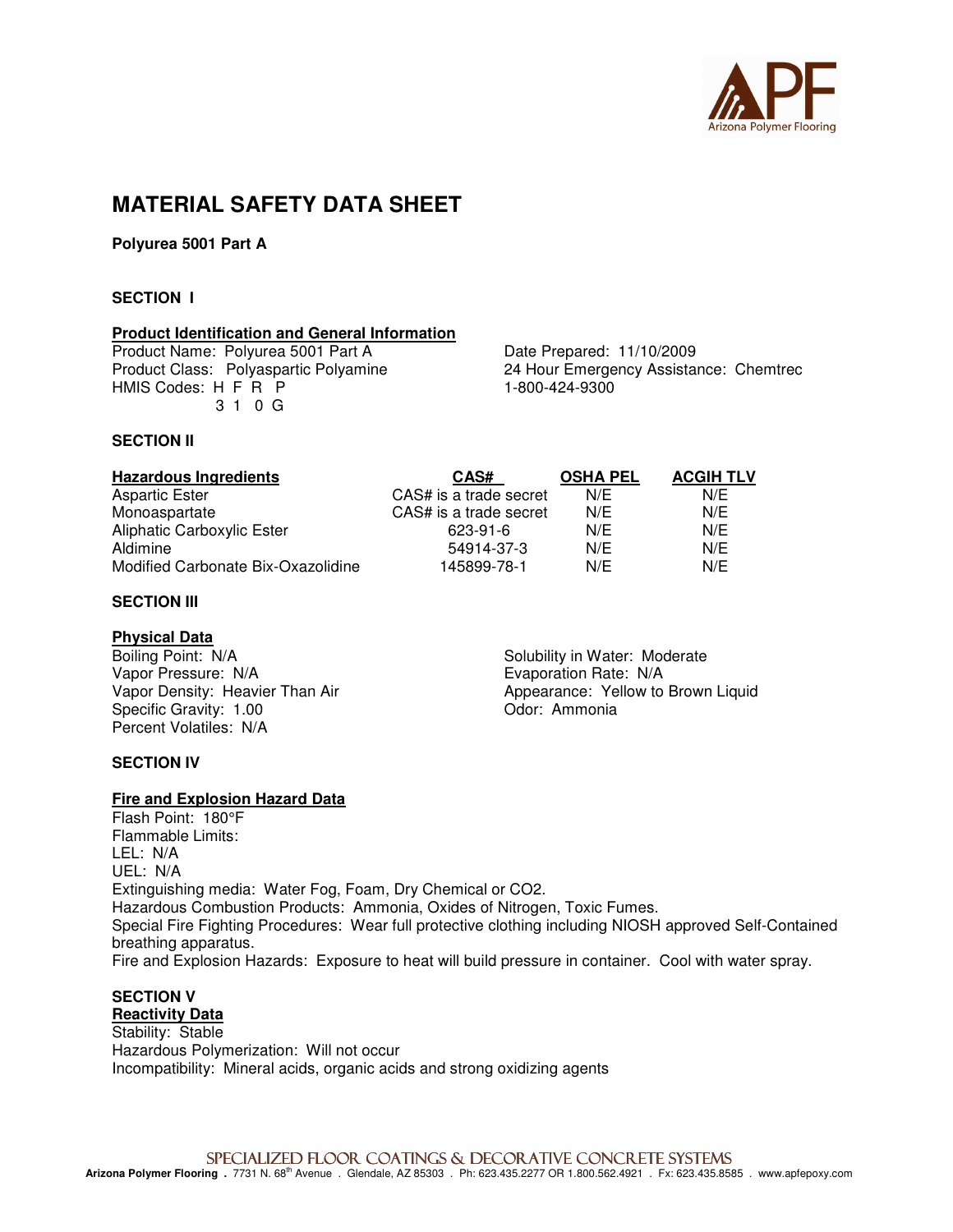#### **SECTION VI**

#### **Health Hazard Data**

Primary Route of Entry: Dermal, inhalation, eye contact.

Eye Contact: Exposure to liquid or vapors may cause severe eye irritation. Symptoms include tearing, redness, burning, swelling and eye damage.

Skin Contact: May cause skin irritation. Redness, burning and skin damage.

Inhalation: Excessive inhalation of vapors can cause nasal and respiratory irritation, CNS effects include dizziness, weakness, nausea, headache and possible unconsciousness.

Ingestion: Can cause gastrointestinal irritation, nausea, vomiting and diarrhea.

Chronic Overexposure: May cause skin sensitization.

#### **SECTION VII**

#### **First Aid**

Eyes: Immediately flush eyes with copious amounts of water for 15 minutes. Seek medical attention. Skin: Immediately remove contaminated clothing. Wipe excess from skin. Wash with plenty of soap and water. Seek medical attention. Do not reuse clothing until thoroughly cleaned.

Ingestion: Do not induce vomiting. Give large quantities of water. Call physician immediately. Inhalation: Remove victim to fresh air and provide oxygen if breathing is difficult. Seek medical attention.

Note to Physician: After ingestion, the patient may improve after the initial crisis, but perforation of gastrointestinal tract may occur 2-4 days later with severe abdominal pain, rigidity and tenderness of the abdomen and shock. Strictures of the esophagus may occur.

#### **SECTION VIII**

#### **Special Protection Information**

Respiratory Protection: Use appropriate NIOSH approved respirator for organic vapor to prevent overexposure.

Ventilation: Provide sufficient ventilation to maintain exposure below level of overexposure.

Eye Protection: Chemical goggles and full face shield.

Skin Protection: Wear chemical resistant gloves and other clothing as required to prevent any contact with the skin.

#### **SECTION IX**

### **Spill or Leak Procedures**

Steps to be taken if material is released or spilled: Ventilate spill area. Cover with inert, absorbent material and remove to disposal container. Observe all federal, state and local regulations. Do not flush to surface water or sanitary sewer.

Waste Disposal Method: Do not contaminate any lakes, streams, pond or underground water supply. Follow all federal, state and local regulations for disposal.

#### **SECTION X**

#### **Shipping Information**

D.O.T. Shipping Name: Polyamines, Liquid, Corrosive, N.O.S. Technical Shipping Name: Polyaspartic Polyamine D.O.T. Hazard Class: 8 Corrosive Liquid UN/NA Number: UN2735 Packing Group: II Reportable Quantity: N/A D.O.T. Labels Required: Corrosive Freight Class: 55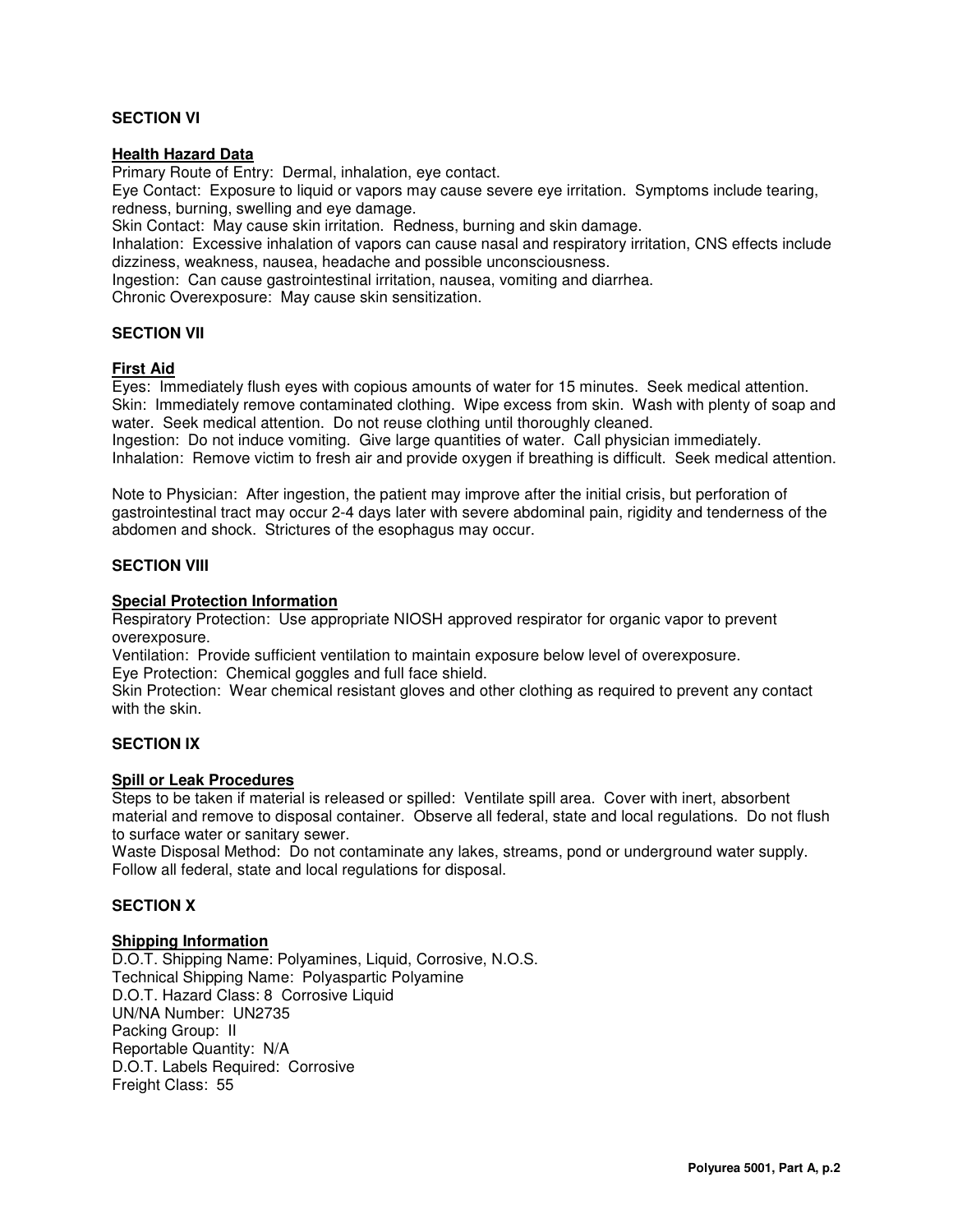

## **MATERIAL SAFETY DATA SHEET**

**Polyurea 5001 - Part B** 

#### **SECTION I**

#### **Product Identification and General Information**

Product Name: Polyurea 5001 Part B<br>
Product Class: Aliphatic Polyisocyanate 24 Hour Emergency Assistal HMIS Codes: H F R P 1-800-424-9300 2 1 1 G

#### **SECTION II**

### **SECTION III**

**SECTION IV** 

**Physical Data**<br>Boiling Point: N/E Vapor Pressure: N/E<br>
Vapor Density: N/E<br>
Vapor Density: N/E<br>
Vapor Density: N/E Specific Gravity: N/E Contract Contract Contract Contract Contract Contract Contract Contract Contract Contract Contract Contract Contract Contract Contract Contract Contract Contract Contract Contract Contract Contract Co Percent Volatiles: None

24 Hour Emergency Assistance: Chemtrec

**Hazardous Ingredients CAS# OSHA PEL ACGIH TLV** Aliphatic Polyisocyanate **Proprietary (\*)** N/E N/E N/E Hexamethylene Isocyanate **822-060** N/E .005 ppm (\*) Listed in TSCA Inventory

Boiling Point: N/E<br>
Vapor Pressure: N/E<br>
Vapor Pressure: N/E<br>
Solubility in Water: Soluble Appearance: Clear/Pale Yellow

# **Fire and Explosion Hazard Data**

Flash Point: Greater than 250° F (SETA Flash c.c.) Flammable Limits: LEL: N/E UEL: N/E

Special Fire Fighting Procedures: Fire-fighter should wear self-contained breathing apparatus and full protective clothing. Use water spray to cool nearby containers and structures exposed to fire. Fire and Explosion Hazards: During fire, HDI vapors and other highly toxic gases may be generated. Closed containers may explode when exposed to extreme heat or when contaminated with water. Extinguishing Media: Dry chemical, carbon dioxide, foam water.

Hazardous Combustion Products: Carbon dioxide, carbon monoxide, oxides of nitrogen traces of HDI and HCN.

Fire and Explosion Hazards: During fire, HDI vapors and other highly toxic gases may be generated. Closed containers may expand when exposed to extreme heat or when contaminated with water.